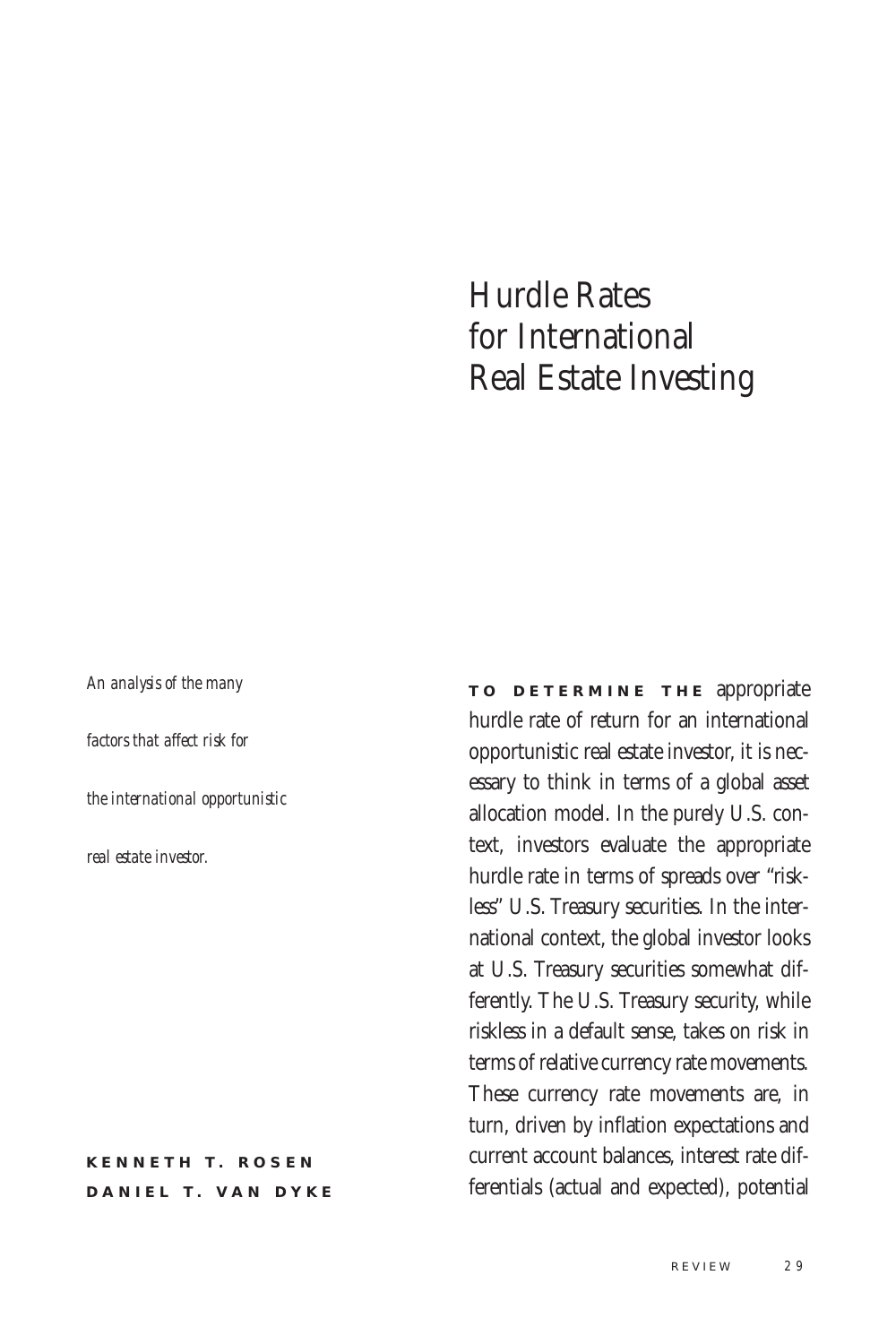| Table I: Long Bond Yield, Selected |  |
|------------------------------------|--|
| Countries, 1999                    |  |

| <b>Country</b> | Spread (bp) |
|----------------|-------------|
| Japan          | $-457$      |
| Singapore      | $-206$      |
| Germany        | -90         |
| Spain          | -68         |
| Canada         | -29         |
| Greece         | 4           |
| Thailand       | 26          |
| Hong Kong      | 130         |
| Mexico         | 262         |
| Indonesia      | 477         |
| Poland         | 649         |
| Brazil         | 885         |

political instability, government fiscal and monetary policies, and, ultimately, investor capital flows.

In this global context, risk is defined not only in terms of "default risk," but also in terms of market volatility of returns, and the cross-correlation of returns between countries. As a result, global bond investors often accept a lower current return than available in U.S. Treasury securities because of the lower "global risk," which includes default risk, currency risk, and "crosscorrelation portfolio risk reduction."

Extending this global investor perspective to the real estate arena involves the addition of real estate specific risk considerations. In this context, security of property rights and contracts, the stringency of land-use controls, the length of the standard office lease, and the cyclical volatility of the office market must all be considered. The global economic risk and return expectations are revealed through investor capital flows. Global office capitalization rates indicate the appropriate current return that investors will receive on the real estate investment.

Table II: Office Capitalization Rates, Selected Countries, 1999

| <b>Country</b> |       | Cap Rate Spread to U.S. |
|----------------|-------|-------------------------|
| Singapore      | 4.3%  | $-4.0%$                 |
| Switzerland    | 5.0%  | $-3.3%$                 |
| Spain          | 5.3%  | $-3.0%$                 |
| Taiwan         | 5.8%  | $-2.5%$                 |
| Finland        | 6.3%  | $-2.0%$                 |
| U.K.           | 6.8%  | $-1.5%$                 |
| France         | 7.4%  | $-0.9%$                 |
| Norway         | 7.8%  | $-0.5%$                 |
| Canada         | 8.7%  | 0.4%                    |
| Indonesia      | 10.0% | 1.7%                    |
| Hungary        | 10.5% | 2.2%                    |
| Philippines    | 11.5% | 3.2%                    |
| Russia         | 21.0% | 12.7%                   |

It is apparent that cap rates are notably lower in a number of European and Asian markets than in the United States. This cap rate configuration implies that investors perceive a lower economic and real estate market risk in many markets as compared with the United States. These lower cap rates may be in part the result of economic risk factors such as the large U.S. trade deficit and the potential for weakness in the dol-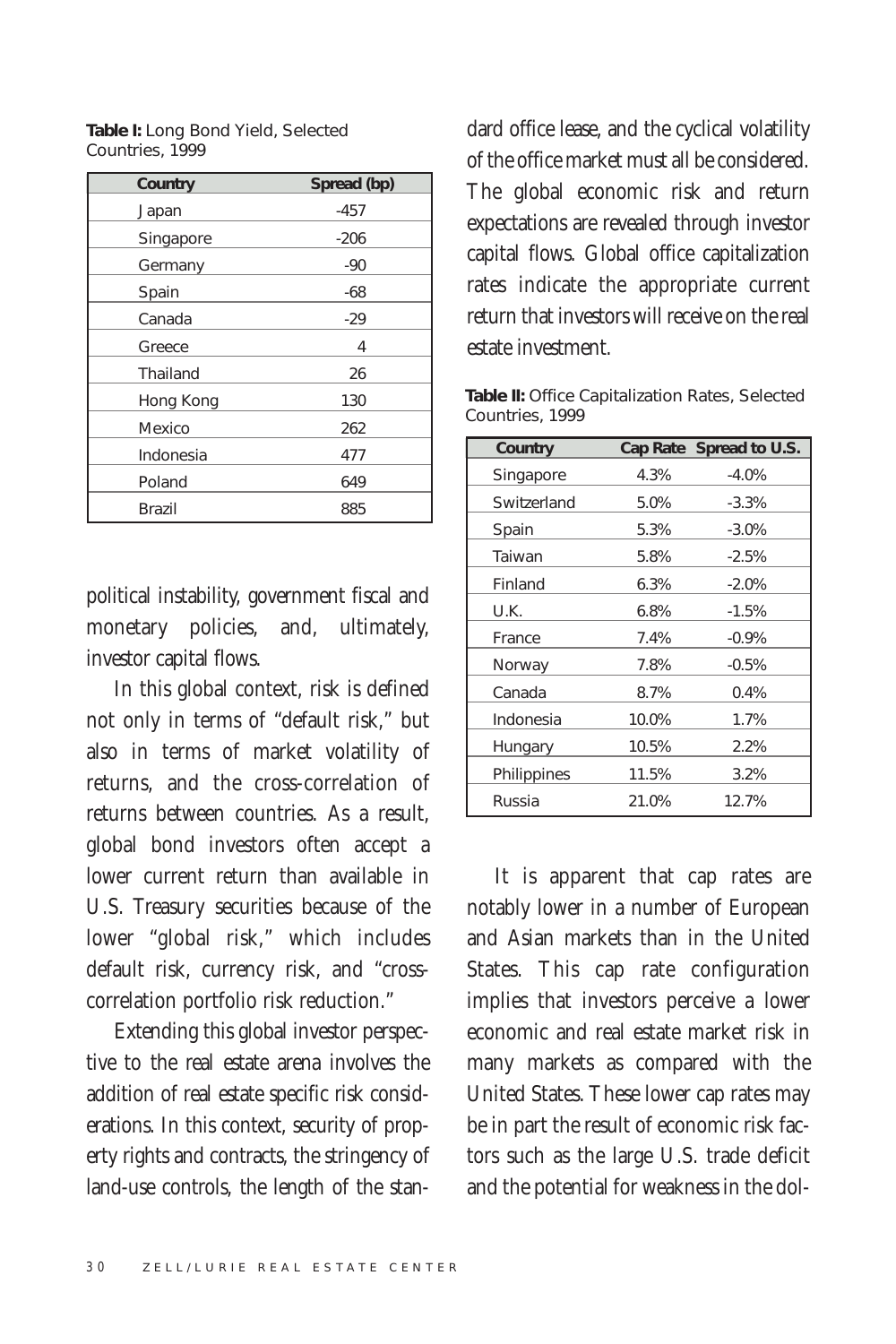lar. In addition, global cap rate patterns may be the result of supply-side variables and the perceived greater risk of a potential oversupply in U.S. real estate markets. In the past, oversupply has led to volatile and, on average, lower total returns in U.S. markets.

This paper quantifies global risk factors and calculates hurdle rates across countries with those risk factors. This analysis builds on the work of Jones Lang LaSalle (JLL; "Investment Strategy Annual 2000") and Prudential Securities (PS; Y. Liang and W. McIntosh, "Country Risk Premiums for International Investing," January 2000). The former takes a categorization approach, whereby various risk premia are assigned to political, economic, real estate market, legal, and currency risk for various countries. Then, by building up the risk premia from these components, JLL computes total hurdle rates or return for various countries. In the PS approach, the risk premia across countries are estimated from market data. Specifically, the equity market return is used together with the country credit score to calculate the link between country risk and expected return. A total rate of return is then calculated by exploiting the link between country risk and stock market returns.

Our approach evaluates an array of variables that may affect hurdle rates of return on real estate, and we estimate a two-equation model that attempts to

explain both economic and real estate market risk using a subset of these variables. Using this rich simulation approach, we approximate total hurdle rates of return, assuming that variations in the hurdle return due to appreciation are proportional to the variations due to income.

#### **V A R I A B L E S**

To quantify the real estate market risk and hence hurdle rates—in various international markets, we consider variables that impact both economic and real estate market risks: economic, political/legal, financial, the real estate market. In the demographic area, variables include population, population growth, and degree and rate of urbanization. In the economic area, variables include shares of employment in agriculture, manufacturing, and services, as well as government spending, GDP growth, inflation, trade surplus, foreign currency reserves, current account index, change in current account index, volatility of exchange rates, and the location in the economic cycle. Political/legal variables include political stability and effectiveness, trade policy, and security of property rights and contracts. In the financial area, we look at sovereign debt credit rating, existence of a corporate debt market, existence of a CMBS market, interest rates, and spreads to U.S. Treasury yields. Finally, real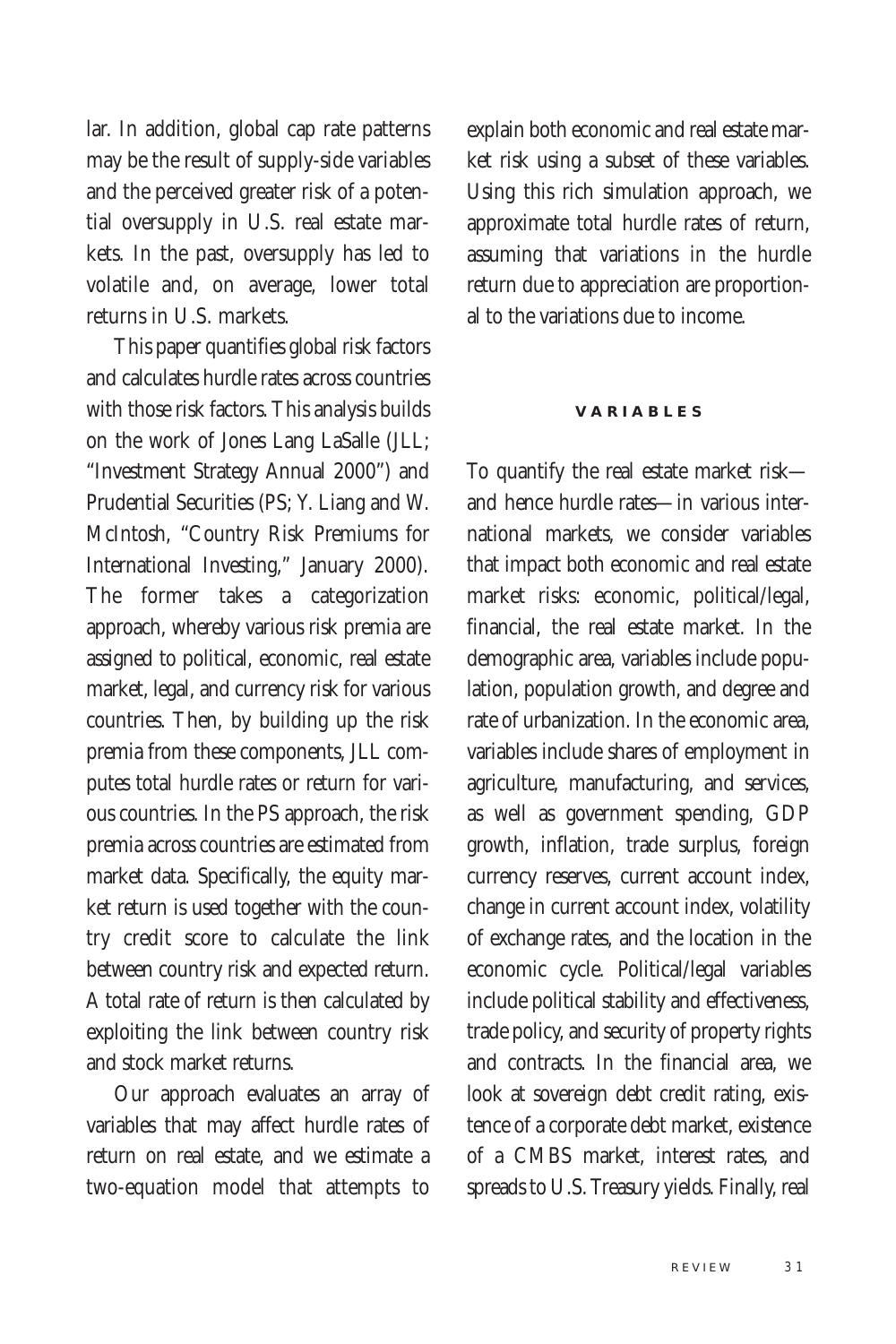estate market variables include length of the standard office lease, land-use constraints, and the current location in the real estate cycle.

Better data is available for the economic and financial variables, primarily from international organizations such as the IMF and the World Bank. For the political variables we rely on information published by the Economist Intelligence Unit (EIU) and the Fraser Institute. Several factors determine each of the qualitative indices produced by the EIU and the Fraser Institute. For example, the EIU's measure of political stability accounts for factors such as whether the country is at war, whether it is subject to social unrest, whether the transfer of political power is orderly, whether the country is engaged in international disputes, the degree of corruption, and the degree of crime. The EIU measure of political effectiveness accounts for whether there has been a change in government, the extent to which the country is pro-business, institutional effectiveness, bureaucracy and its effectiveness, and the disclosure/fairness/transparency of government actions.

We also use the EIU's current account index, the measure of factors bearing on the current account. This index accounts for such factors as the extent to which the country relies on a single raw material export, whether it relies on a single export in any category, growth of exports, default history on international obligations, ratio of total external debt to exports, and the interest (on international obligations) coverage ratio (relative to exports). The EIU's trade policy index includes the following factors: whether policy is liberal or protective, the export to GDP ratio, regulatory policy, and the policy toward foreign capital, including ownership and repatriation of capital.

### **D A T A**

We gathered 1999 data for 45 countries. We also attempted to secure a history of these variables back far enough to invigorate economic conditions unlike those in 1999. For example, 1991 was a recession year in the United States, and other economies around the globe were also under stress because of the surge in oil prices. Unfortunately, this set of data, including office capitalization rates, were not available for 1991, and going back only one or two years would not provide the requisite variety of economic conditions.

Data before the Asian crisis of 1997 would in fact have provided measures that would underestimate risk for those countries subsequently involved in the crises. Many of the EIU's indexes are not available on a consistent basis for more than a year or two. In earlier years, only more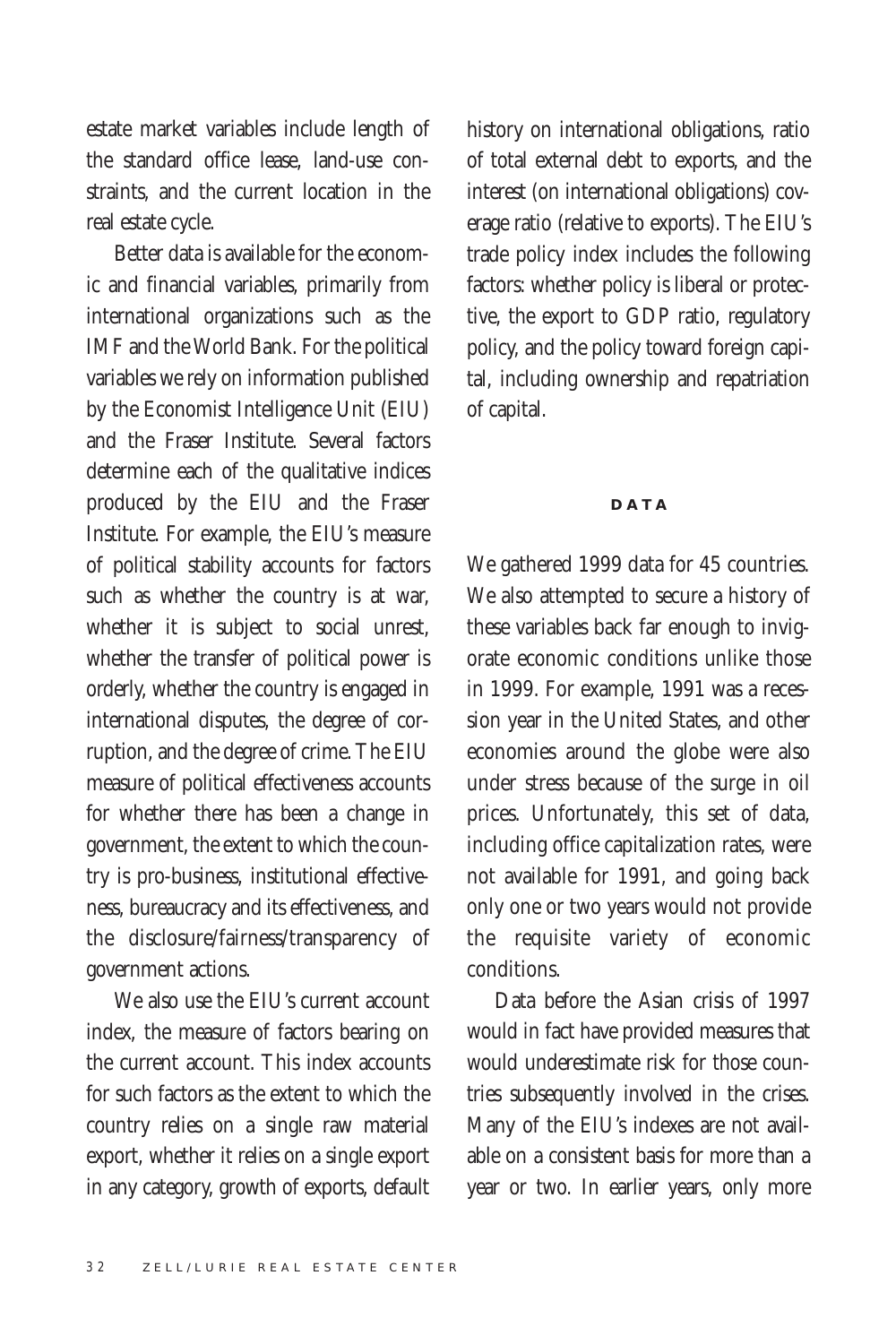aggregated indexes are available. In short, while the economic and interest rate data are available for earlier years on a consistent basis, the capitalization rate measure that we use as the dependent variable is not available for more than several years. Because of the lack of a consistent history for both the dependent variable and many of the independent variables, we have of necessity confined the analysis to a crosssection study for 45 countries in 1999. First, we compute a correlation matrix for all the variables. There is a high degree of correlation among many of these variables. For example, GDP per capita and the political effectiveness index have a coefficient of 0.805; the trade policy index and the political effectiveness index have a correlation coefficient of 0.815. Not surprisingly, the political effectiveness index and the political stability index are almost perfectly correlated, with a coefficient of 0.868. Thus, many of the factors essentially measure the same thing.

## **REAL ESTATE-SPECIFIC R I S K S**

We take a two-step approach to the problem of trying to quantify cross-country real estate market risks. In the first step, we determine the economic/financial risk in the country based on a set of risk factors. In the second step, this economic/financial risk is used as one factor of real estate market risk, along with other risk factors. This estimated two-equation model is then used to simulate the cross-country risk.

We first estimate an equation of economic/financial risk. Overall economic and financial risk impacts both real estate and product markets in general. For example, factors that create economic/financial risk such as a weak current account and a depreciating currency also flow through to real estate market risk. As a measure of economic/financial risk, we use the longdated yield on domestic Treasury bonds as a spread to long-dated U.S. Treasury bonds. The variables that may have an impact on economic/financial risk are the following: the proportion of employment in agriculture, manufacturing, services, the current account index, government budget deficit as a percent of GDP, volatility of the currency, GDP per capita, inflation rate and the trade balance, trade policy, political effectiveness, and the sovereign debt credit rating. For example, the political effectiveness in Russia is relatively low, creating a riskier economic/financial environment than in, say, Germany.

There are valid theoretical reasons why each of these variables could influence variations in cross-country real estate market risk. Yet the model is not a structural model in the same sense as a supply and demand model. As a result, we have no *a priori* guidance on which of these variables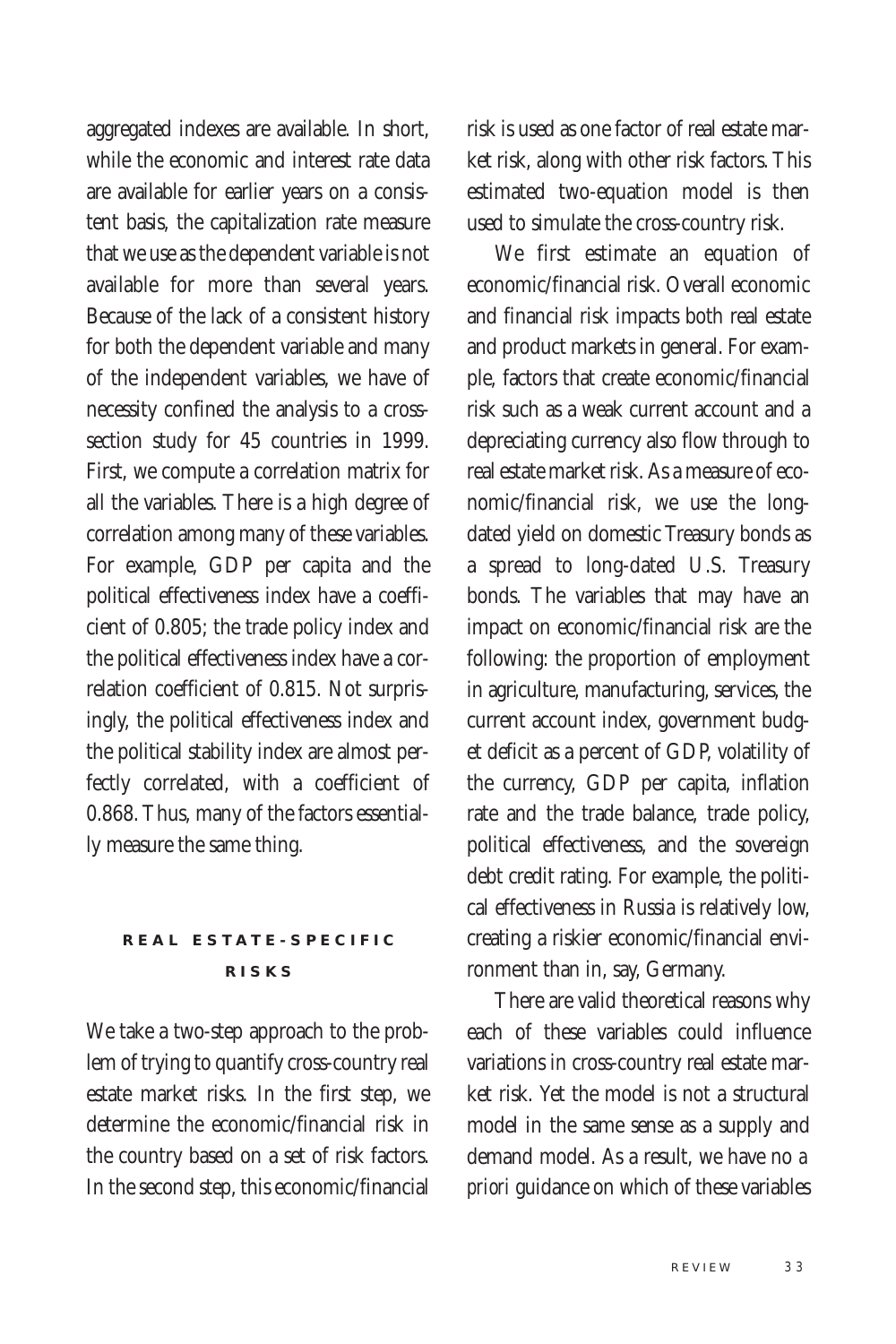should go into the equation, and which have only tangential influence. Consequently, to determine which of these variables "explain" our economic/ financial risk metric, we use a stepwise regression technique modified by judgment. The stepwise regression technique adds variables in the order of their statistical importance in explaining the dependent variable, in this case the spread on long-dated Treasury yields.

The first four variables, in order of their significance, are the following: sovereign debt credit rating; political effectiveness; trade policy index; and volatility of the currency. In choosing a final equation to explain the cross-country economic/ financial risk, we note that the political effectiveness index is highly collinear with the sovereign debt credit rating. By substituting the fourth most important variable, volatility of exchange rates, for political effectiveness, we improve the statistical significance of the other variables, with very little sacrifice in goodness-of-fit (Rsquared). Although the significance of the exchange rate volatility variable is compromised (t-value of 0.21), it is no worse than the significance of the political effectiveness variable. In addition, we know from a univariate regression of the Treasury spread on the currency volatility measure that it is a highly significant predictor of economic/ financial risk (t-value of 3.16). Further, the overall regression is no worse with the

volatility measure, and the other variables are more significant with it.

As a result, we choose as a final equation for economic/financial risk one that includes as independent variable: the sovereign debt credit rating; the standard deviation of the domestic currency with respect to the dollar; and the trade policy index, which includes as a factor capital controls and constraints on repatriation of capital. These variables affect the Treasury spread with respect to the U.S. Treasury in the following way. The Moody's credit rating consists of 24 ordinal categories from Aaa to B3. We convert the alphanumeric designations to strictly number designation, with 24 being Aaa, and 1 being B3. Moving one-third of the way through this range, that is, from 24 to 16, increases the spread by 160 basis points. Lowering the credit rating from 16 to 8 increases the spread another 160 percentage points, or a total of 320 percentage points. In short, each decrement in credit rating boosts the spread by 20 basis points. The exchange rate volatility (measured by the standard deviation of the dollar exchange rate) affects the spread as follows. For each 10 percentage point increase in exchange rate volatility, the spread increases 8 basis points. The trade policy index is an integer index from 0 to 5, with 5 being the worst and 0 being the best. Each point increase in the trade policy index adds 40 basis points to the spread.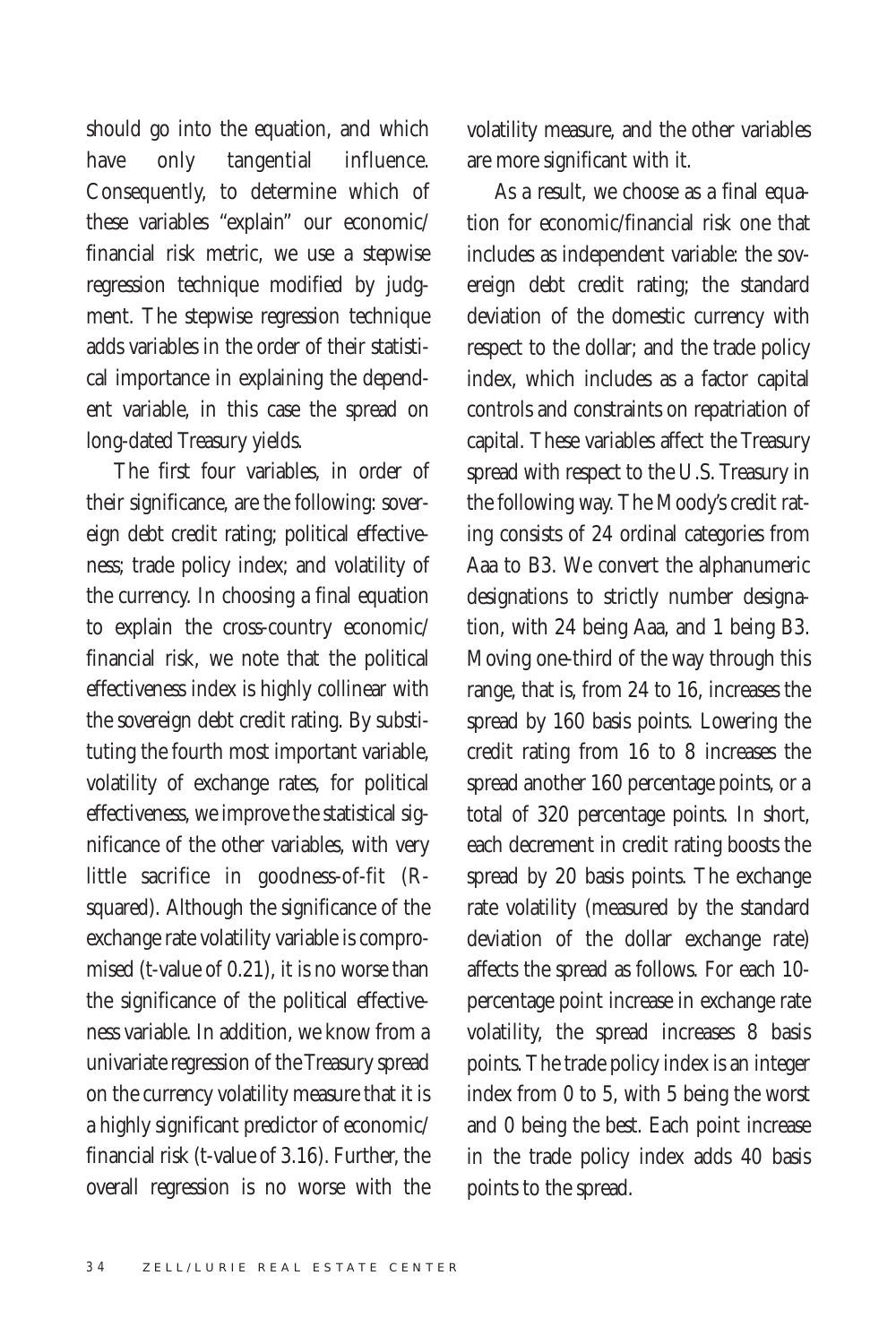As expected from this discussion, the largest impact on the Treasury yield spread across countries is from the sovereign debt credit rating, which is designed to measure country risk for sovereign borrowing. Given this spread, other smaller independent impacts likewise result from exchange rate volatility and trade policy. We believe that the small impact from these two variables may be because the Moody's credit rating already either explicitly or implicitly accounts for factors like exchange rate volatility. Certainly a more volatile exchange rate produces risk in the repayment of sovereign debt as in the recent Asian crisis. The small impact reflects collinearity. These three variables together explain 60.5 per cent of the variance in the spread. We believe that is a reasonable fit, given the nature of the data and the fact that we are dealing with cross-sectional data. The variables in the economic/ financial risk equation not only bear up statistically, but they also have structural plausibility.

## **INTERNATIONAL OFFICE M A R K E T R I S K**

Were total returns data available, we would use those data at this point. However, with a paucity of such data, we turn to the more readily available yields (or capitalization rates). These data capture most of the return to investment in real estate assets, and for this reason, we treat cross-country variation in the cash return, or yield, as approximating the variation in total return.

We again approach the estimation of the office market yield equation using a stepwise regression. The variables that come into the regression in order of statistical significance are: land use constraints index; Treasury spread; GDP per capita; current account index; political stability; and security of property rights and contracts. Equity return is the seventh variable that entered the regression, but its contribution to the goodness-of-fit is virtually nonexistent, and its statistical significance is borderline at best.

The equation used for office includes the land use constraints index and the Treasury spread. We also added, one at a time, GDP per capita and the current account index. The current account index does a better job in terms of both statistical significance and R-squared improvement. To this equation, we added political stability index and security of property rights. The sixth variable, the security of property rights index, caused a larger gain in R-squared. Despite entering with weak statistical significance, we believe that the weak statistical significance is because of the high degree of correlation with the other included variables. Because of its performance in a univariate regression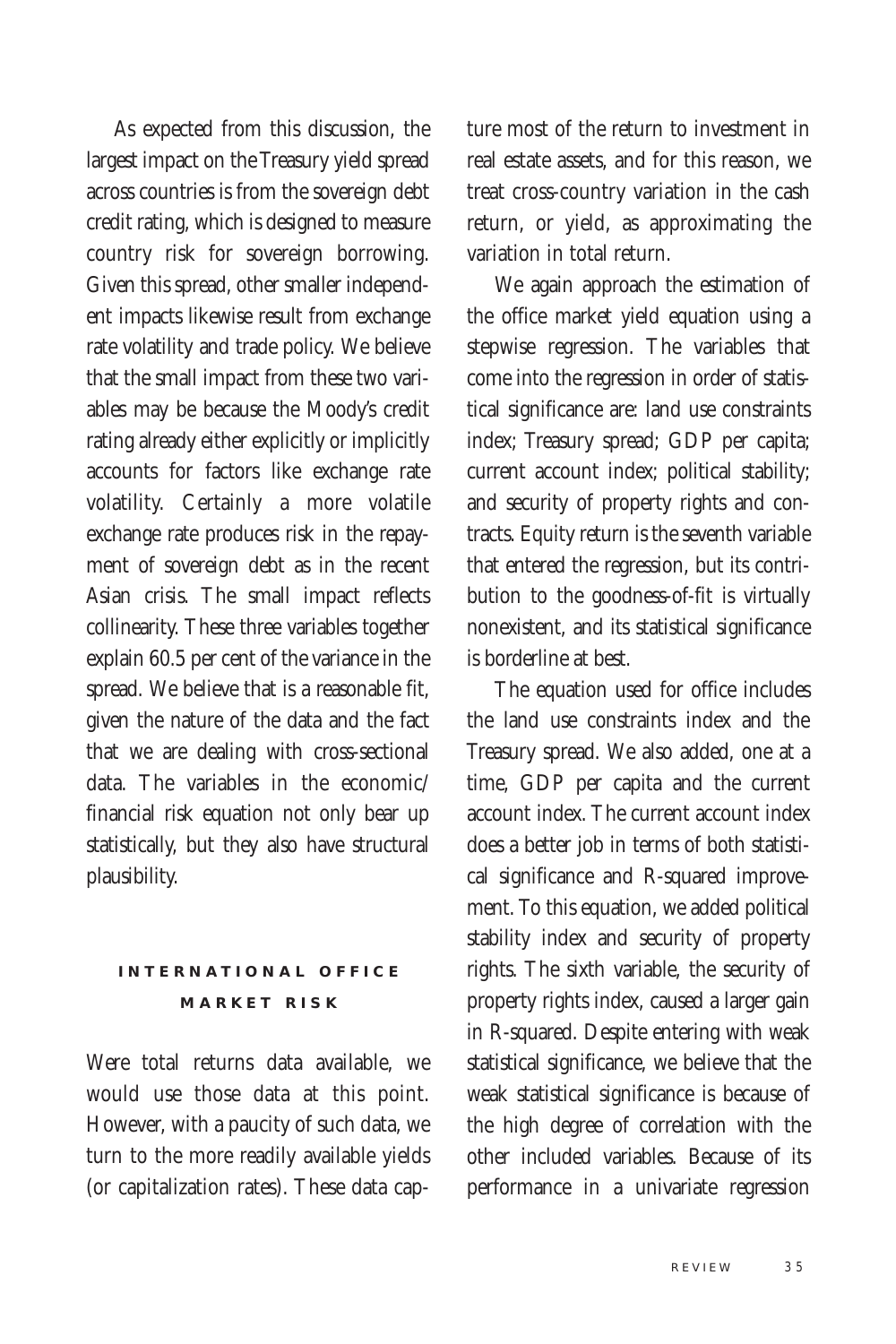with office up-rates and because of the gain in goodness-of-fit with the other three variables, we included the security of property rights variable. In addition, it makes plausible structural sense. The final equation explaining office yields across countries includes: land use controls index; Treasury spread measuring economic/ financial risk; current account index; and the security of property rights index. This equation explains 71.6 percent of the cross-country variation in office market yields.

## **T H E R E A L E S T A T E R I S K E Q U A T I O N**

The intercept for the office market yield equation is 11.0 percent. This provides the starting point for calibrating the office market yield. Economic/financial risk, measured by the Treasury spread, is based on the factors developed above, and enters the real estate market risk equation. The office yield rises by 18 basis points for each one percentage point increase in the Treasury spread. Additionally, the supply side of the market is captured by the land use constraint index. That index is an integer index going from 1 through 5, with 5 representing the most stringent constraints. We expect a negative relationship between that index and the yield. In fact,

the relationship is estimated to be negative, with each one-point increment in the index resulting in a 70 basis point decline in the yield. The current account index, likewise, is an integer index ranging from 0 to 4, with 0 being the most favorable. As the current account index increases by one, the yield increases by 60 basis points. Finally, the security of property rights index is an integer index ranging from 1 to 10, with 10 representing the most secure property rights. Again, we would expect the relationship between this index and the yield to be negative, and the statistical analysis bears out this expectation. For each one-unit increment in the index, the yield declines by 70 basis points. These variables not only have statistical viability in explaining the office yield across countries; they also have structural plausibility. Instead of building up the hurdle rate for a country, in this example we show the difference in hurdle rates between two countries.

#### **C O N C L U S I O N S**

Using fitted values from the economic/financial risk equation, we estimated Treasury spreads, which summarize the economic and financial risk in each country, given the independent variables (credit rating, exchange rate volatility, and trade policy, including